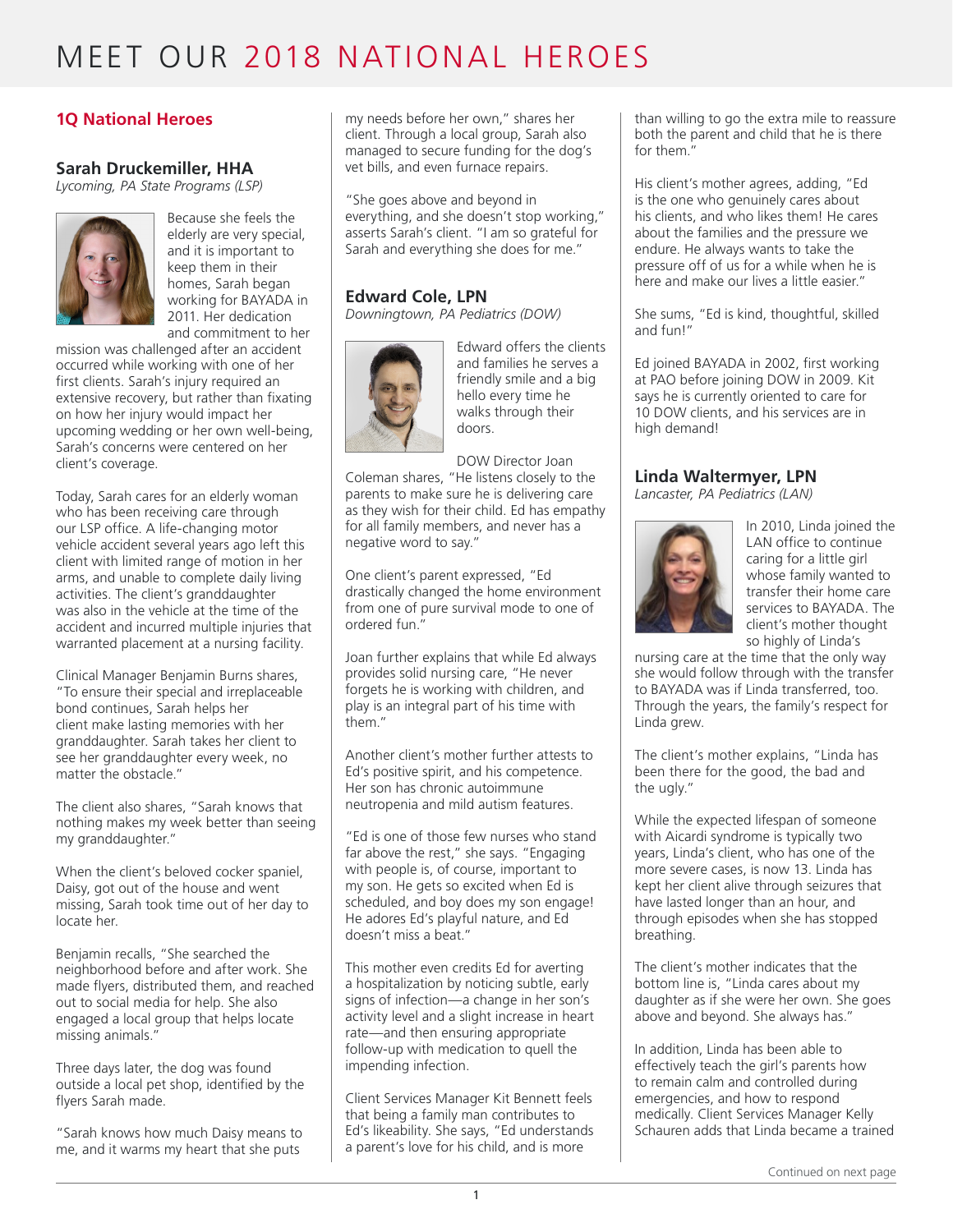preceptor and excellent teacher who clearly details the "what" and the "why" to ensure thorough understanding.

"She helps to train all new nurses on her client's case, to make sure they are capable and prepared to care for her," Kelly shares.

The client's mother deeply respects the fact that Linda always advocates for a path she believes is best for her daughter—even if Linda's opinion differs from her own.

The client's mother concludes, "We owe Linda everything. It is because of Linda that our marriage and our sanity are intact. It is because of Linda that we can sleep at night, and we can live somewhat normally. It is because of Linda that our daughter, who was not expected to live this long, is happy, healthy, and most importantly, alive!"

## **Julie Pergolizzi, RN**

*Paoli, PA Pediatrics (PAO)*



Julie has been a devoted member of the PAO nursing team since 1999 and has cared for many different clients ever since.

"Julie is naturally able to connect with others, and easily forms meaningful relationships," says Associate Director Matt Lewars. Her impact on one recent client and his family illustrates just how Julie has consistently gone above and beyond for each client, through the years.

Julie began caring for a 14-year-old boy diagnosed with neuroblastoma last spring, who had just undergone a bone marrow transplant. Julie assisted the client with medication management, and made sure he drank plenty of water, and ate a good breakfast every morning, which she administered through his gastronomy tube. Every couple months, a hospital visit was required for the client to receive auto-immunotherapy. Julie would call the family for updates throughout the duration of his stay. Inevitably, however, Julie's client would return home, sick, and she'd have to employ her excellent assessment skills and clinical techniques to restore his health.

During periods of down time in the home, Julie creatively engaged her client in activities that did not involve his preferred video games. By spending quality time together, Julie's client began to trust and confide in her. As their bond grew

stronger, Julie came to admire the family for its demonstrated, strong work ethic, and its commitment to family values. No matter how hectic their days became, they always managed to sit down and eat dinner together.

Julie found little ways to ease their day-to-day and financial struggles. She went above and beyond by cleaning dirty dishes from the night before and tidying their small apartment. When she found the power turned off one morning due to delinquent payments, Julie stayed on the phone with the energy company, explaining the situation and advocating for her client, until it was restored later that afternoon. Julie's prompting also initiated fundraising efforts. A casual Friday dressdown day was held at the PAO office, which helped defray the cost of some bills. In November, the family received word that Julie's client was cancer-free.

Matt recalls, "Our office team wanted to have a party for the client, and his mother agreed, thankfully. She only had one condition—that it was held on a day Julie was working."

To complement this success story, Client Services Manager Arianna Billiris adds, "Julie sincerely celebrates all of her clients, has the biggest heart, and makes each and every one of us feel special in our role."

### **Christine Fritzen, OT**

*Berks County, PA Home Health (BRK)*



"Christine is a seasoned occupational therapist who brings quality, high standards of care and excellence to her clients and the Berks County, PA home health team," shares BRK Director

Nicole Shuler. "She demonstrates client/ family advocacy and takes initiative to put a plan in place when she identifies a concern. She owns the concern and rallies the team as needed to address the issue."

It is said that Chris's care is fueled by overflowing compassion, which results in actions that some may label as extraordinary, but Chris considers commonplace. For example, when a client demonstrates a need for adaptive equipment, Chris pulls out all the stops and does what it takes to make the equipment materialize. When a client in a personal care facility had no shoes to wear, no

family to call, and no footwear available from the facility, Chris did not turn away. Instead, she identified the safety concern, and after her visit, secured a pair of shoes for the client. She returned to the facility the same day to be sure they fit.

Another client revealed in a note to office staff, "My therapist delivers flowers here to me every week! Did you know that I owned a floral shop? I used to be able to get out for supplies, but am not able to anymore. I make arrangements to make the facility beautiful, and I give them to other residents."

Since her start at BRK at the end of 2016, Chris has gone above and beyond in big and little ways that distinguish her from her peers. Recently, at the start of one visit, she evaluated that the client was having difficulty breathing and was too weak to stand on her own. After speaking to office staff and the client's doctor, it was decided that the client needed to be seen by a physician. The client's spouse was physically unable to transport the client alone. Therefore, using the transport wheelchair Chris kept in her own car, she wheeled the client to her car and safely transferred her into her seat. She followed the client's husband to the urgent care center preferred by the couple, and then transferred the client from her car seat back into the wheelchair and into the center. Unfortunately, the center would not accept the couple's insurance, so the entire scenario was reenacted, as the couple was redirected to the local hospital, where the client obtained her needed care.

Similarly, Chris's OT evaluation of a different client revealed that he was not safe at home, and that his friend and primary caregiver could not safely manage his care.

Nicole recalls, "Chris facilitated communication to the team, and a referral for a direct admission to a local rehab was initiated." A bed was available, but the client's caregiver could not provide a safe transport. Chris volunteered to return to the client's home at the end of her long day. She provided the needed transport to the rehabilitation facility, so the client would not lose his bed, and he would get the services he needed.

Nicole sums, "Chris is a very humble clinician who prides herself on caring for her clients."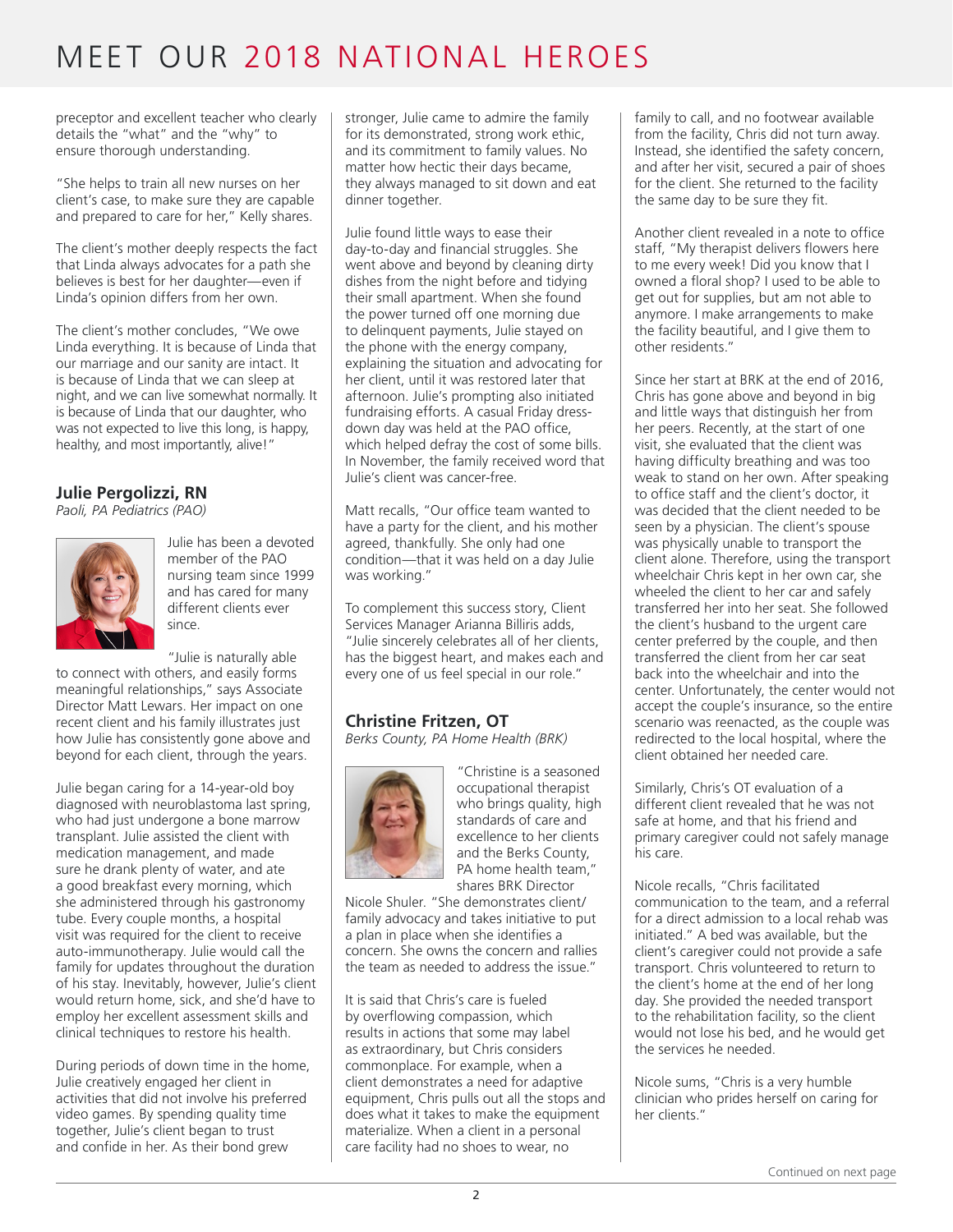### **2Q National Heroes**

#### **Maria Rios, HHA**

*Reading, PA Adult (RAD)*



HHA Maria Rios joined the Reading, PA Adult (RAD) assistive care state programs office only about 18 months ago, though she has been caring for her primary client nearly three years.

This man, who is a bilateral amputee, convinced Maria to leave the employer that previously provided his weekday care due to ongoing difficulties, and join BAYADA, who provided his weekend care at the time.

Director Megan Saraceno shares, "We are so happy that Maria agreed to join our team!"

Under her care, Maria's client discovered abilities that he once doubted, sharing, "I couldn't get out of bed on my own, but Maria kept encouraging me and guiding me, and now I can do it on my own." Maria's ability to anticipate and prepare for her client's needs affords him the independence he desires.

Megan explains, "Maria does things to ensure that her client will be okay when she isn't there, since he is only approved for four hours of care per day." She organizes his clothes for the week, and cracks open his water bottles knowing he is unable to do so on his own. She also prepares, packages, and labels individual servings of food, and stores them in his fridge.

Her client attests, "Maria is Better than gold; better than platinum! I wouldn't trade all the money in the world for her because Maria genuinely cares."

After joining BAYADA, Maria soon became a permanent aide for a few other clients, including a man with a spinal cord injury who became wheelchair dependent, and initially requiring 50 hours of care per week. With the help of another aide, the client progressed to needing only a few hours of care each day.

The client's aide moved on to new, fulltime assignment, and Megan expressed, "We knew it would be a challenge to find the right person for this case—a consistent aide willing to work early morning, short

hours. Maria was up for the challenge and exceeded our expectations!"

After about one year, the client now only requires Maria's care two mornings per week. He touts, "Maria helped me tremendously with regaining my independence. She is uniquely skilled at observing my abilities and offering ideas on how to overcome my limitations." Together, they deciphered how to use a dressing stick and sock aid, how to resolve showering challenges while ensuring safety, and how to launder clothes independently.

"I was amazed at how much I was able to do myself, and will be forever grateful for Maria's patience, ingenuity and relentless encouragement."

Yet another client's daughter agrees. "My mom can depend on Maria. She helps her be independent. You can tell Maria enjoys her job. She gives my mom a lift, so she has less anxiety. She is perfect for the position."

### **Joyce Benes, LPN**

*Sellersville, PA Pediatrics (SEL)*



"I find it extremely fitting that the word 'joy' is in 'Joyce' because that is exactly what she is to so very many people," shares Sellersville, PA Pediatrics (SEL) Associate Christine

Detweiler, referring to SEL LPN Joyce Benes.

When Joyce is not participating in her yearly medical mission trip to Costa Rica or coifing new hairdos as a licensed hairdresser for those who might enjoy the gift and a visit on their birthday, Joyce is going above and beyond for her BAYADA clients.

Recently, Joyce responded to a call to bring home a 10-year-old boy with a terminal brain tumor.

From the moment Joyce walked through his door, Chris recalls, "Joyce began dedicating her life to what was left of his." She found ways to secure pajamas, bedding, washcloths, blankets, pillows, and many more items—anything the client or his struggling family needed—to ensure they were comfortable and their needs were met. When the family's insurance

company denied coverage for a bath seat, Joyce reached out to her connections on social media until she identified a donor. After a 100-mile drive, Joyce's quest became a victory for her client, and she secured a bath seat.

Additionally, Joyce's research to aid the family in their financial struggles resulted in a link to Peter Powerhouse, an organization that provides daily meal delivery and other assistance to struggling families. Still, Joyce's mission had only begun.

She explains, "I just wanted my client to have every experience he could. I also wanted to give his mother the chance to experience a milestone with her son that she will never truly have."

That's where the Tim Tebow Foundation came into play. Joyce went out on a limb to determine whether her client could attend the foundation's special needs prom, since his diagnosis was terminal. Once the foundation agreed, it was full steam ahead for Joyce as she obtained tuxedo donations for her client and his step-father, makeovers and dresses for the client's mother and grandmother, flowers for his little sister, and limo service.

In the end, the client went to prom, walked the red carpet, and was crowned a king. The family was elated to be celebrating his life and had photographs of a memory they will forever cherish, thanks to Joyce.

The client's mother shared, "Joyce has been an amazing nurse to my son. She loves her job, and what she does. You can see with her smile and the way she takes care of my son that she does it with love and a lot of patience."

Since Joyce's start at BAYADA about five and a half years ago, Chris adds, "She doesn't do these types of things for any other reason than to bring joy to others."

#### **Jean Brown, RN**

*Hickory, NC Pediatrics (HIP)*



RN Jean Brown of our Hickory, NC Pediatrics (HIP) office has been dedicated to caring for one client since her start at BAYADA nearly 17 years ago. Jean's journey with this client actually

began a few years before that, when he was just an infant.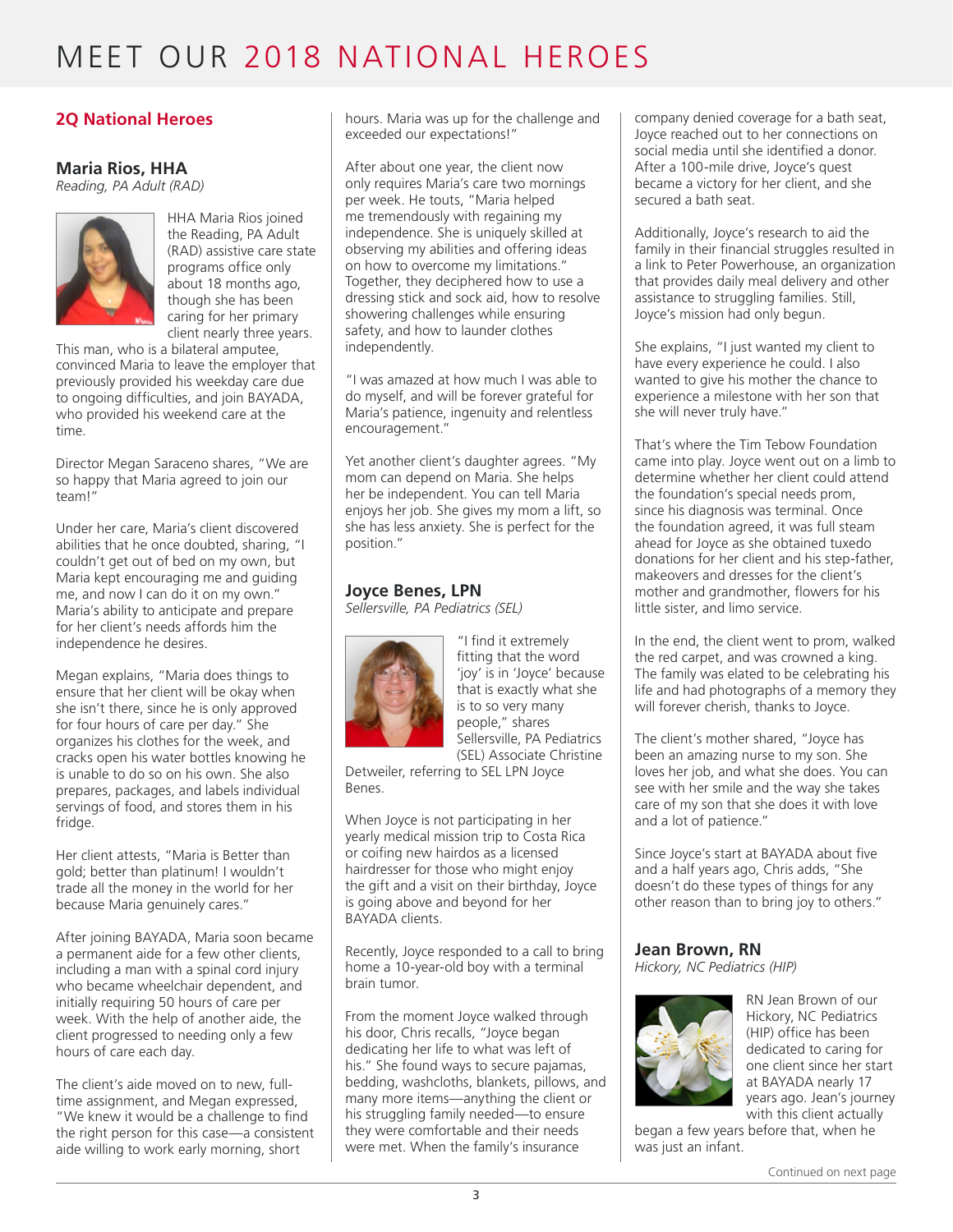Clinical Manager Jessica Price shares, "Jean was the glue that held that case together." Jean's reliability rating for nearly 29,000 hours of service is 99.75%. She clearly has a reputation for keeping her commitments as promised. Client Services Manager Courtney McLeod also recalls times that Jean had gone in to work at "crazy times," such as 4:00 am, when to cover a night shift, or if an occasional weekend shift needed to be covered.

Additionally, Jean's skill level consistently matches the complexity of the care needed for her client. New nurses who trained with Jean are put at ease by her friendly and welcoming demeanor, and regularly compliment teaching abilities. Through the years, Jean made it clear that being a nurse was more than just a job.

Courtney says, "Jean has a heart of gold, and she is responsible for creating a lifetime of heartwarming stories of the time she and her client spent together." Once, Jean decorated his wheelchair to look like a John Deere tractor for Halloween, and she's known for decorating his room for just about any holiday. Jean was there for the ups, and the downs, and was a constant support to the entire family.

Jessica shares, "She was able to help the client's mom navigate difficult decisions through the years, including creating a DNR for him when it appeared to everyone that he was in the last stages of life. This was a very difficult decision for Mom, but I feel Jean was able to help comfort her during this time."

Earlier this year, when her client was nearing death at the age of 21, Jean went to the hospital in the wee hours of the morning to support his parents through the difficult time. Her impact on her client and his family was deep and almost palpable during his funeral service. The pastor recognized Jean for all her contributions and sacrifices, which rendered a round of applause throughout the church. During her brief response, Jean expressed her gratitude for being allowed to share in her client's life, and she recognized all the others who she felt were worthy of the recognition she was afforded.

Jessica says, "Jean's words were a total testament to who she is as a person. If her client could have said it, he would have said Jean was his best friend, his advocate, his sidekick, his teacher, his interior decorator, but most of all, his Hero—a superhero to be exact!"

# **David Smith, RN**

*Mt. Laurel Pediatrics (MLP)*



David Smith, RN, has been caring for clients at the Mt. Laurel, NJ Pediatrics (MLP) office for nearly five years, accumulating nearly 9,000 hours of service. With his ever-present

smile, Dave impresses others as being friendly, and eager to make everyone around him happy.

One client's mother says, "Dave always brings a smile and a sense of security. It is great to watch my son's face light up when he comes in."

Moreover, Clinical Manager Chantel Denny shares, "Dave is so eager to make everyone happy, and is always making sure he is doing everything he should be and doing it correctly." Chantel continues, "His passion for perfection is inspiring, and I think his clients are better because of it. Dave is stellar when it comes to clinical judgement, incisiveness, and following what he thinks is best for his clients, all while maintaining the physician orders. He is a thorough reporter and pays close attention to the details needed to keep his clients safe and healthy."

Clinical Manager Teresa Clifford concurs, adding, "Dave often asks for feedback from the clinical managers, demonstrating The BAYADA Way in continuously improving his work through evaluation."

Soon after hire, Dave expressed interest in developing his basic nursing skills, and enthusiastically embraced taking the office's tracheostomy and ventilation class. Soon after, he was introduced to caring for two of MLP's most clinically complex children. One boy's diagnosis is so rare that he participated in a study at the children's hospital to identify his syndrome, which has resulted in him being dependent on a ventilator and tube feedings. The child also is nonverbal, has seizures, developmental delays, and many clinical issues that require daily management. Dave precepted for many shifts, and then began caring for him in a home with many tenured nurses. Dave earned his way onto an ongoing schedule and is now an integral part of this client's clinical team.

Now in the position of orienting others, another client's mother said, "We have

ease knowing new nurses were trained by the best."

When it came to adjusting to the introduction of tablets for documentation in the home, Client Services Manager Michelle Moran found that, while Dave may not have loved the idea initially, "He never once complained, he stuck to it, and had the most positive mindset, despite the few hiccups he experienced."

## **Dr. John Petrides, PT**

*Wilmington, DE Senior Living (WIF)*



PT John Petrides of the Wilmington, DE Senior Living (WIF) office, who joined BAYADA in April 2017, is nothing short of a miracle worker to just about anyone who bears witness to his care.

Transitional Care Manager Catherine Cochran shares that she watched this kind, mild-mannered therapist work miracles with many clients at his assigned facility.

One man with a severely kyphotic (forward bending) posture said that he can't remember ever feeling so good after just one hour with John. In another instance, Catherine found John with a woman who was in severe pain and crying late one evening, and thought she'd have to be sent to the emergency room because her pain meds were not helping. Instead, John performed a myofascial treatment on the resident, and she became comfortable enough to wait and see her primary care physician the next day. Another client returned to the facility after a hospitalization, and her care was to be resumed the next weekend.

Catherine recalls, "It was quitting time, but John looked in on her. She was eating dinner and asked if John would stay a while and keep her company, as she was feeling a little lonely. The next day, I had to tell him that she had passed away that morning. He looked shocked and I could tell he was very affected by the news."

One client's daughter felt her mother was destined to be in a wheelchair for the rest of her life after she was hospitalized twice for a broken leg and had had a lack of progress with initial attempts at rehabilitation. John, however, never doubted this client's ability to improve, and never wavered in his confidence and commitment to seeing her walk again.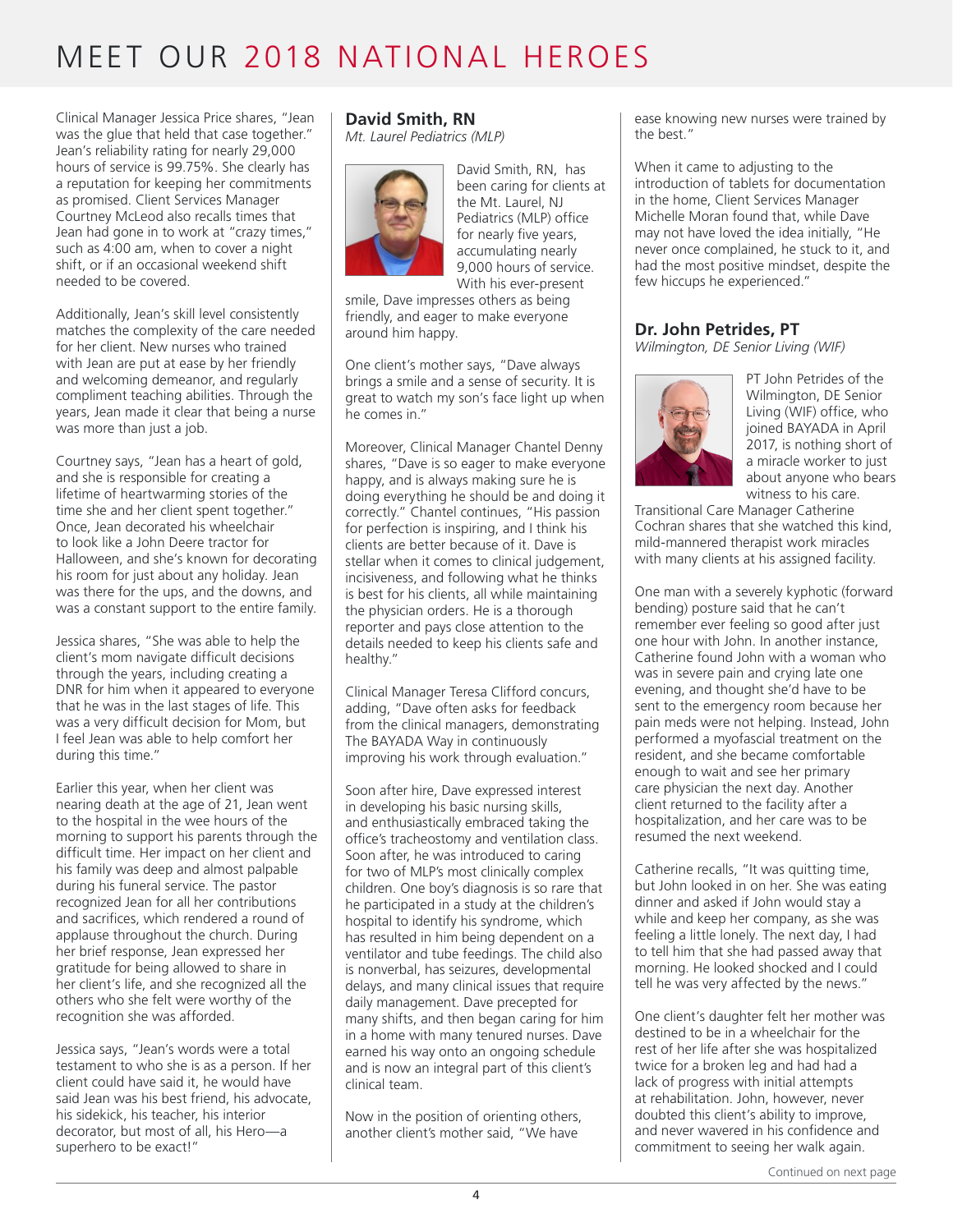When the client returned home to her residence, John provided his unsurpassed support, and maintained ongoing communications to the daughter in the evenings and on weekends with updates on progress.

The daughter shares, "Amazingly, to myself and everyone else around, my mother now can walk with her walker on a regular basis, confident, steady, and strong!" She continues, "This is a testament to John's ability as a therapist, patience, and dedication as a professional."

The daughter's words became the foundation of further recognition for John as a 2018 All Star Award nominee for the Delaware Health Care Facilities Association. In all, Director Kimberly Roman feels that John's success can be attributed to his ability to build relationships with his colleagues, clients and the communities he serves. In addition, John's results speak for themselves.

Kimberly asserts, "The residents under his care are less likely to be hospitalized, and he is always willing to educate their caregivers on the best techniques to keep their residents safe and as independent as possible."

## **3Q National Heroes**

#### **Betty Martin, LNA**

*Vermont Hospice (VTH)*



About three years ago, after working at the US Postal Service for decades, Betty hit the ground running VTH with an all hands on deck spirit and a habitual, warm smile.

A nurse from one of the senior living facilities Betty serves shares, "Betty is quiet and kind. She takes the time to get to know each of our shared patients, so that she can thoroughly care for them the way they would like to be cared for."

Clinical Manager Sherri Lorette says, "I am frequently amazed at the information she learns about her clients by doing homework to become more knowledgeable. The next time she visits, she asks wonderful questions and draws her clients into a life review that is meaningful."

For example, when Betty learned that a client with dementia loved the opera Madame Butterfly, she found the music on YouTube and played it for him. Sherri recalls, "The music calmed him down and he allowed Betty to provide more personal care in one visit than he'd had in weeks."

When Betty learned another client was in the Merchant Marines or the Coast Guard, Sherri continues, "Again, Betty went home and did her homework, and was able to have an intelligent conversation, and ask great questions of this fellow."

Client Services Manager Brigid Rice indicates that Betty's desire to follow process and her inquisitive nature is why she is endearingly known to clients and hospice team members as "By the Book Betty." Proactive, prepared, positive, professional, empathetic, and respectful are words that have also been used to describe her.

When she was assigned to care for a couple about two years ago, the husband initially did not like the way Betty stripped the bed linens. The wife encouraged him to discuss his preferences. "From that visit on," the wife says, "Betty was able to do it exactly how he wanted the task completed."

When the husband later passed, Physician Med Director John Saroyan observed, "The client was grieving her husband and her own terminal illness. Betty was a force of kindness and order." The client feels she and Betty have a "nice give and take relationship" and that Betty is "almost like a daughter." The client even shared her peanut butter fudge recipe with Betty, who made five batches—all deemed "very good" by the client's standards. Betty's client feels that her care "is more important than all the other disciplines that come to visit" because of Betty's concern and interest in how she feels.

She adds, "Betty is my main person to keep me going. I trust her with my whole life."

### **Lena Moneypenny, LPN**

*Gastonia, NC Pediatrics (GP)*



Lena is a seasoned nurse who began her BAYADA career 18 years ago at GP. Her strength—of mind, body, and character—is the trait that resonates with most who know her.

RN Caroll Maholick, a coworker who worked with Lena for more than 10 years, asserts, "Lena is a strong, calm anchor for her clients in the stormy seas of pediatric homecare. She has withstood many a storm in her career and kept her clients safe through them all."

Clinical Manager II Tricia Parizo finds that the late actor Christopher Reeve's definition of a hero fits Lena to a tee: A hero is an ordinary individual who finds the strength to persevere and endure in spite of overwhelming obstacles.

One day last May, Lena set out to a routine shift for a little boy with a chromosomal abnormality. While providing care for activities of daily living, the child accidentally decannulated himself and stopped breathing. Without skipping a beat, Lena did as trained. She swiftly replaced the tracheostomy and began using a resuscitation bag until the client stabilized, which was within a matter of minutes.

Clinical Educator Amy Cason recalls, "All the while, Lena was having chest pains which she thought were anxiety from the stress and excitement of getting her client back to his normal self." Lena finished her shift so that the client's parents could finish their work days, only to find that her car had a flat tire. She attempted to change the tire herself, in 90-degree heat. Two strangers ultimately stopped to help and got her on her way. Leah then knew she needed to drive herself to the hospital, where she was admitted for her symptoms.

Amy S., a diagnostic medical equipment therapist who worked alongside Lena for many years shares, "I watched Lena grow and become the most confident, caring nurse that I have worked with. She goes above and beyond to do everything possible for each and every patient. She never turns away from crawling around on the floor with the most active tracheostomy and ventilation dependent clients. Nowhere will you find a nurse more dedicated or committed to making sure each and every patient need is met."

Area Director Timothy Peterkin agrees, adding, "Lena is one of the strongest nurses I know. She has had health scares, loss of family members, and personal challenges, and she still makes her clients her priority." More impressive, says Timothy, is that Lena's excellent and consistent nursing care gets results—and is what helped many GP clients get decannulated.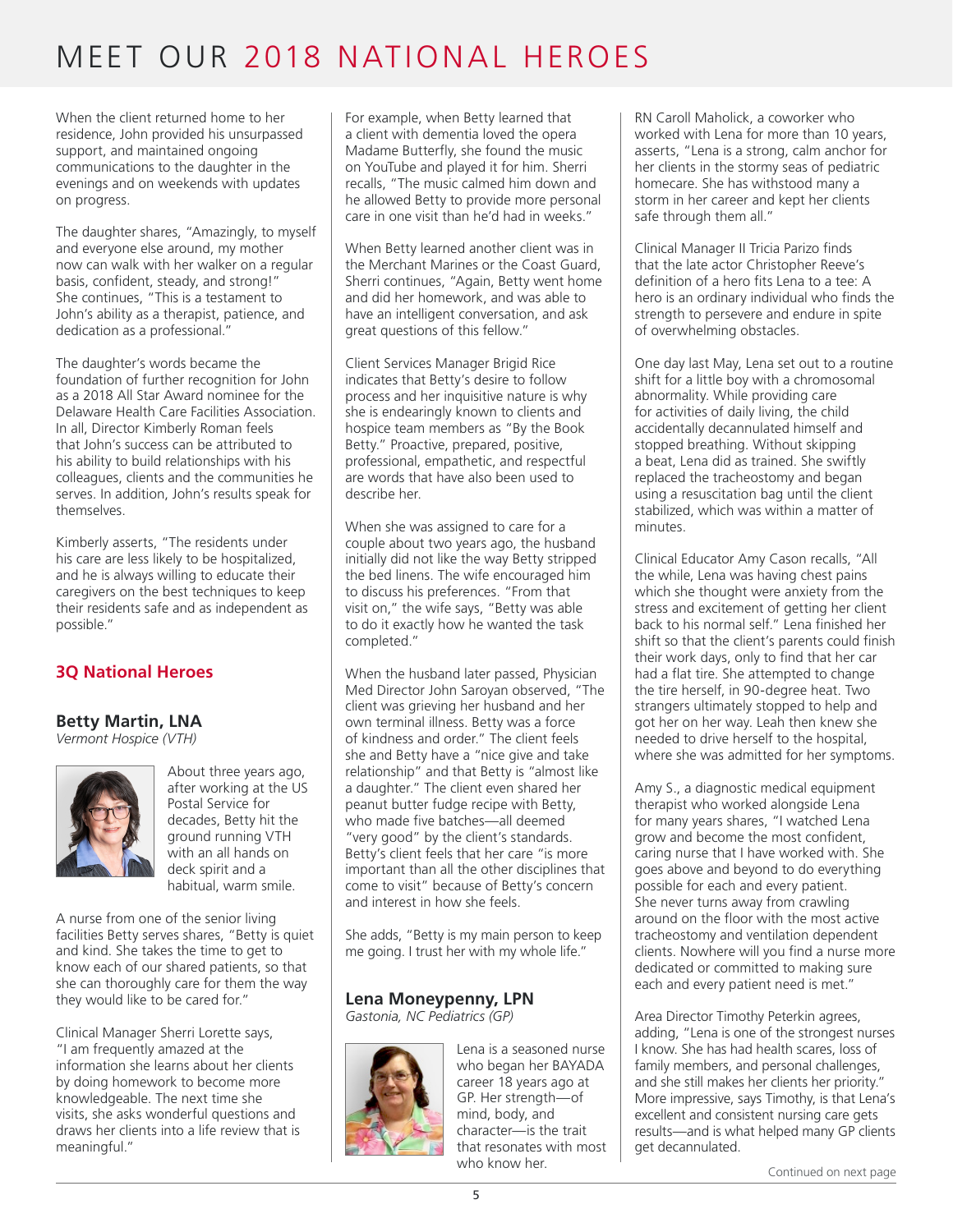"Lena continuously improves her knowledge and skills through ongoing research and is a competent, well-rounded nurse who has a knack for making each client feel loved and special," Caroll shared. She becomes part of her clients' families, gets invited to birthday celebrations and brings batches of homemade brownies for all to enjoy. To some families, Lena fits the bill as the grandmotherly figure they desire, putting them at ease and instilling confidence to leave their children in her good hands.

#### **Deirdre Harris, RN**

*Tampa, FL (TAM) adult nursing*



Deirdre "Dee" Harris joined TAM about six and a half years ago as an LPN. For over five of those years, she cared for a man diagnosed with spina bifida at birth, who also has a

tracheostomy and a seizure disorder. He is ventilator-dependent and has been plagued with mysterious blood pressure and anemia issues. He is completely paralyzed and requires complete care. Dee was passively considering ongoing education around the time Manager of Clinical Operations Sherry Davidson visited her at the client's home.

Sherry recalls, "I was drawn into Dee's warm personality, delightful spirit, and insurmountable compassion for others." Dee proved to Sherry her skills were top notch, making complicated care appear effortless. In turn, Sherry encouraged Dee to become an RN, indicating she was "too smart not to take on that challenge."

Sherry's inspiration helped tip the scales in favor of Dee enrolling in school sooner than later. Now an RN, Dee frequently discusses further educational goals with Clinical Manager II Maureen Hildebrandt who says Dee is currently committed to obtaining her BSN degree.

While clearly an avid learner, it is the combination of Dee's excellent teaching skills and superior tracheostomy and ventilation skills that have elevated her influence—Maureen requires that all new nurses receive training from Dee when new to her client's care. Dee also embraces every opportunity to support her client and his mother, an elderly single parent who has been her son's only family caregiver for many years. When the mother's younger

sister was diagnosed with a malignant brain tumor, and moved into the home, Dee assumed responsibility for scheduling the client's appointments. She ensured that transportation was arranged, followed up on all lab studies, and communicated with the client's many doctors.

Maureen shares, "In short, she made it possible for the client's mother to devote her time to caring for her dying sister." Dee came through again last year when Hurricane Irma steamrolled through the client's neighborhood. She arranged for nearby accommodations to avoid missing her shifts, and ensure she was available if any became uncovered.

Maureen continues, "Dee made sure that all emergency procedures were followed and, as a result, the client was able to stay in his own home rather than go to a hospital or emergency center. Dee led by example, and the client's other nurses took her lead and upped their game to provide the same degree of care."

LPN and coworker Gift Majaura confirms, "I have found myself in awe and very much impressed by Dee. She exudes resounding enthusiasm, good communication skills, and her professional demeanor is unwavering and contagious."

## **Kristie Beaty, PT**

*Lehigh Valley, PA Senior Living (LHF)*



Kristie is an uncommonly remarkable therapist to clients and office staff alike. No need is too great or too small for Kristie to identify, embrace, or impact. Whether she's lending

an extra pair of hands to flip a mattress, provide a massage, or tidy up a room, Kristie is quick to respond as needed, and always with a smile.

Associate Director Morgan Martin adds, "The individuals we serve at the facilities in which Kristie works pose specific challenges. There are schedule difficulties, inconsistent staff, and sometimes a lack of information and communication. Kristie embraces their needs and has routinely gone above and beyond to accommodate them."

When a client and her caregivers needed to get comfortable with a new Hoyer lift, Kristie, without reservation, seated herself in it and demonstrated how it worked.

She also arranged multiple trainings to accommodate teaching staff on various shifts and did not rest until everyone received instruction. When yet another client needed someone to lend an ear and listen to her concerns about previous services, Kristie sat with the client for well over an hour.

Morgan maintains that Kristie embraced the opportunity to help because she saw the value in building a relationship with the client. Morgan shares, "Kristie loves what she does and loves who she does it with."

Many clients would agree with Morgan's assessment. One proclaims, "When we are together, we have fun! I always look forward to Kristie's visits."

Another shares, "She's darn good! She is very nice and always goes out of her way to recognize and say hello to you."

While Kristie may be loved by all, her care is not one-size-fits-all. Yet another client explains, "I requested an ergonomic assessment, specifically for when I sleep. Kristie took her time observing me and shared her valuable input on how I should better position myself to reduce pain. This is exactly what I wanted, and she made it enjoyable."

One of Kristie's male clients spent nearly a year in a rehabilitation facility after a stroke and became emotional about how instrumental and motivating Kristie had been to help him regain his independence.

He said, "Kristie listened to all my concerns and developed a plan that works for me. She is very genuine and expresses sincere interest in my wellbeing. She is a fabulous person and has helped me so much!"

With just over two years at BAYADA and a new leadership role as Homecare Homebase Point Care ambassador, there's no telling how much Kristie will contribute to the success of BAYADA, and her LHF office.

#### **Elizabeth Lindblad, PT**

*Delaware Pediatric Home Health (DPV)*



Elizabeth began working at DPV nearly two years ago through its New Grad Mentee program. Client Services Manager Joanne Bemi attests that Liz's skills are

Continued on next page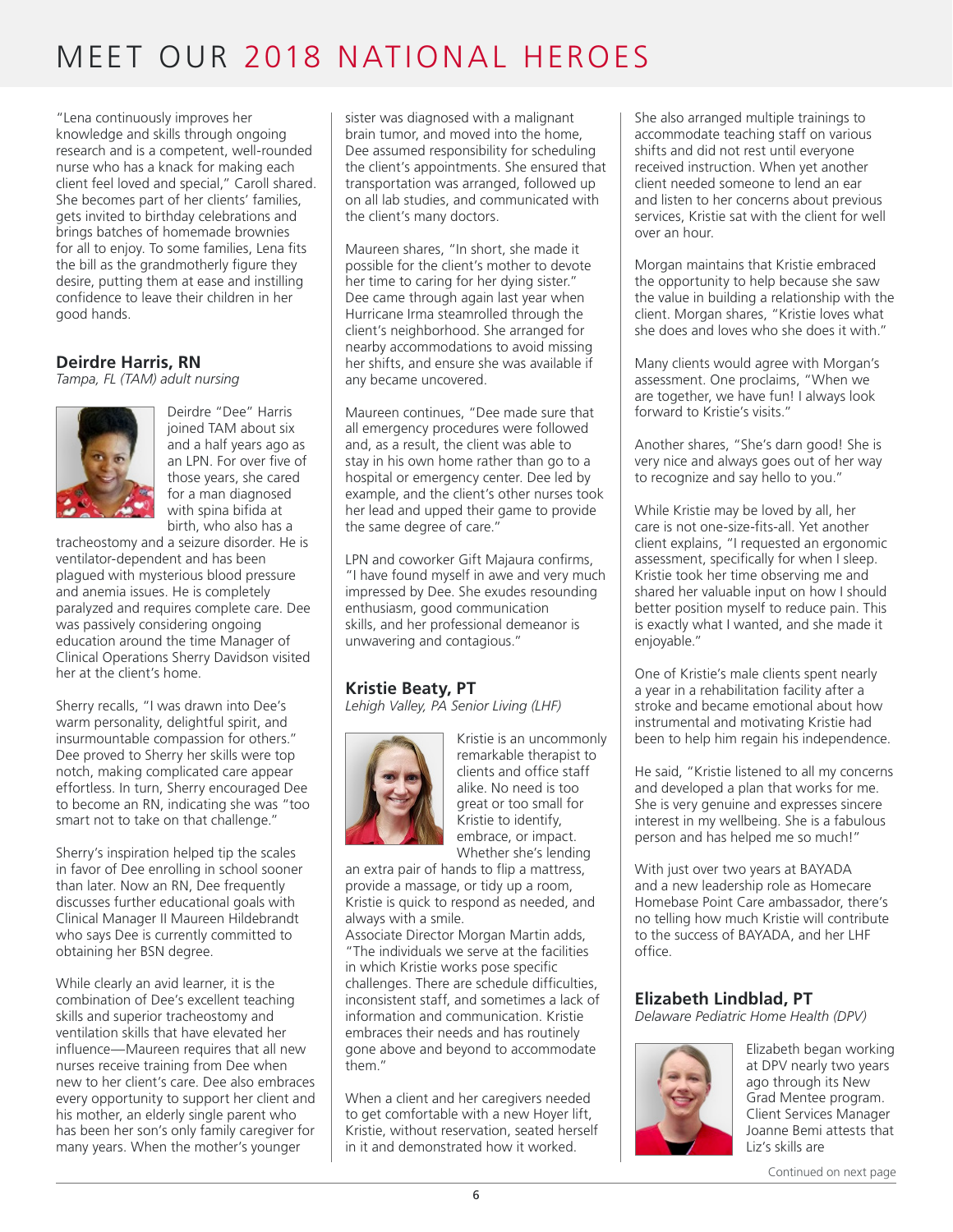uncommonly sharp, and her approach to client care has been filled with enthusiasm and dedication ever since.

One client's family member adds that Liz always takes her time when providing care. "She tries new things to get my cousin out of his comfort zone. She has great patience, and an awesome personality!"

The mother of another client with both developmental and global delays is similarly attuned to Liz's dedication. "From the moment Elizabeth stepped foot into our home and began her evaluation of our son, her dedication was apparent, and still continues to follow our baby boy's journey, "the mom stated. "She continues trying new things, listening to our wants and needs, and learning everything she can about our son and his diagnosis to meet his specific needs and work toward accomplishing his goals."

Through Liz's care, this child learned to sit, kneel, stand, cruise, crawl, and more! Of course, it didn't hurt that a mutual fondness existed between the two. Says the client's mother, "My son's face lights up with the brightest smile the moment we open our door for our scheduled visits with Elizabeth."

After transitioning yet another client from Early Intervention to the local school district, Liz's initiative helped the family navigate through school-based services by putting them in touch with local supports and resources. Liz's passion for learning is revealed through countless hours at home searching and seeking information to help her provide the best client services possible. She has even gone above and beyond a PT's typical focus on gross motor development to better address her clients' communication needs by participating in an assistive technology program at the University of Delaware. By implementing what she learned, her clients with communication deficits now have a voice!

Joanne sums, "Liz has a generous, kind heart. She is someone who offers help without being asked and is someone everyone can depend on to get the job done."

### **4Q National Heroes**

#### **Melisa Perry, Occupational Therapist**

*Denver, CO North Senior Living (DNF) home health*



After four and a half years, Melisa is considered a veteran of her DNF office. In fact, fellow OT Betsy Dunn, among others, considers Melisa to be her "go-to." Betsy explains,

"Melisa is kind, compassionate, and super knowledgeable in all the areas of occupational therapy. She is just fantastic."

Having once been oriented to a case by Melisa, OT Laura Hertel adds, "After two years, Melisa continues to be my go-to person if I have any questions, or want advice concerning treatment ideas, documentation, device management, etc. No question is a dumb question, per Melisa."

Colleague PT Jessica Scanlan agrees and reveals that she helped her learn much about the process of obtaining diagnostic medical equipment. Jessica says, "I am constantly amazed by all the work she does and what she is willing to do for her clients." For example, when clients cannot afford a piece of equipment that is needed for treatment or recovery, Melisa takes the time to call multiple suppliers and price shop.

Melisa is a support and role model to her entire team. CNA Karol Pittman says, "She teaches us everything we need to know to reach (our clients<sup>7</sup>) goals, and she makes sure we have the tools to do so. She's definitely a great asset." Melisa once engaged the maintenance man in a community she serves to help secure a toilet riser properly for a client who is unsteady during transfers. She was also responsible for obtaining a custom wheelchair that suited another client's needs, after many consultations with the DME company and the client's son.

Another one of Melisa's clients had a history of seven hip dislocations and two surgeries. When she came home from a stint in rehab, Melisa was concerned of further injury, should the client attempt to bend over to give her dog water. She had some plastic piping cut to length so the client could pour water into her dog's dish

without bending. "She does little things like that all the time, and she is so helpful," shared the client. "I think that she is over and above what BAYADA expects from their people."

Similarly, facility staff find Melisa's contributions remarkable. A facility director credited her for being the first person to identify an ongoing medication error, and for following through for another resident until a needed evaluation was obtained. Another facility's sales director summed, "Melisa always does everything with a smile on her face, and an urgency that is unlike anyone I have seen in her role. We work in a somewhat stressful environment that is, at times, sad and uncertain. Melisa always stays upbeat and looks for the positives in these difficult circumstances." Family members often compliment her great communication skills, as well.

#### **Keri Warner, LPN**

*Towanda, PA Pediatrics (TWP)*



A BAYADA LPN since 2012, Keri became a vital part of the TWP team since the office opened in June 2017. Area Director Kristen Beals considers Keri to be "extremely

competent with her skill set," allowing her to provide care to "some of the most critical pediatric clients."

One of her long-term clients was a young, nonverbal boy with special needs, whom she accompanied to school. The two attended kindergarten through the beginning of third grade together, until Keri went on maternity leave that November. The mother recalls, "She was amazing! My son thrived when in school and did wonderful."

The child had a rough summer before the start of third grade, however, and his illness persisted through a couple hospitalizations at the end of the year. The mother felt something was very different; something was wrong. Keri became a source of comfort to the mother during that time of uncertainty.

When the client came home on hospice at the end of December, Keri was the first person to greet them, with dinner in hand. She obtained an early release from her doctor to return to work. The client's mother said that Keri simply needed to be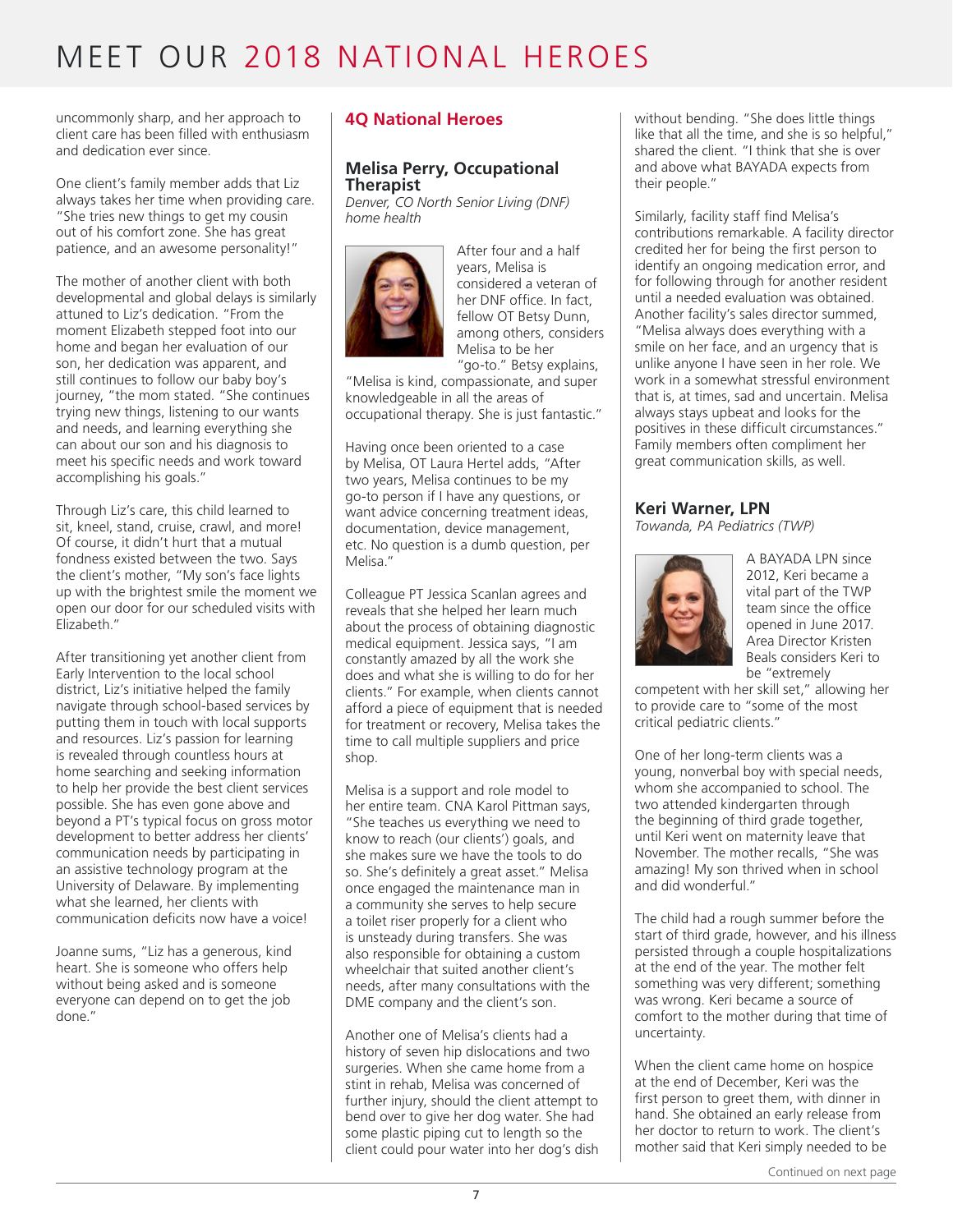with her son, and he needed to be with her. Keri was "the rock" the entire family needed. "She was not only a nurse—and an amazing one at that—but she showed such professionalism with her job," attests the client's mother. When the client passed away the following February, Keri was the first person the mother turned to for comfort.

Over the past year, Keri began working with a client who required tracheostomy and ventilator care. When the night shift became open, she was hesitant to take on the coverage fearing that she would probably be "no good after 1 am." Concern over her client's lack of coverage, though, jumpstarted Keri's creativity the next time it became open. She spoke with another nurse and they decided to split the 12-hour shift. Kristen recalls, "She did this several times with staff to help cover a particular month."

After the other nurse took a different position, Keri successfully covered a night shift on her own, and then "completely rearranged her schedule to train a new nurse on nights to be sure her client had the care she needed. Kristen believes that her effort and her willingness to adapt and grow "truly shows her dedication and commitment to being the best nurse she can be." That client's mother agrees, adding, "Keri has always been a delight to work with. She is a nurse for all the right reasons, and it shows in her work."

### **Jenny Hartick, LPN**

*Erie, PA Adults (ERA) adult nursing*



Jenny joined the ERA team about three years ago and quickly earned the trust, respect, and admiration of all she encountered. She was assigned the complex care of a client who

"has unpredictable and frequent seizures, requires g-tube care, feedings, medications, aspiration precautions, skin care—including frequent turning and positioning—as well as incontinence care," explains Clinical Manager Diane Schlegel. "The client requires very detailed attention to her respiratory care, due to apnea and ineffective ability to cough, which necessitates suctioning, oxygen, chest PT, pulmonary vest treatments, nebulizer treatments, and cough assistance as needed," she continues.

After asking her on her first visit if she was able to maneuver and position her daughter in bed, the client's mother knew Jenny was a keeper. She quickly responded that she could and did so with a smile. Diane believes Jenny "effortlessly understands the hardships and perspectives of others," and takes pride in being able to create a positive impact.

When her client had to go to the emergency room, Jenny stayed and held her hand during her entire shift. Diane further notes, "She performs the big important tasks just as she performs small, messy, or easy-to-overlook ones—with commitment, compassion, love, and always a smile and a kind word or two. She always takes the time to ensure everything her client needs is taken care of, that she is wearing the cutest clothes and that her hair is brushed."

When another family member folded the client's clothing, her mother found the drawers to be more disorderly than the way Jenny kept them, so she took the clothes back out because she like the way Jenny did it. "She is always keeping everything neat, clean, and organized, and even cleaned up after one of the cats threw up in the night," the client's mother says. "Jenny is particular about everything, and I like that."

Because of her compassion, attention to detail, and desire for ongoing evaluation of her own work, the client's family requested that Jenny orient all new nurses to their child's case. Of course, she is happy to oblige. Diane says, "Jenny sees the value in having a strong, dedicated, and well-prepared team, and she takes the time to teach new staff members all of the intricate details of her client's care." In the 19 years that the family has had nurses, the mother sums, "Jenny is the very best we have ever had."

## **Ellie Buchwald, RN**

*Downingtown, PA Adult Nursing (DAN)*



The DAN office has thought of Ellie as a Hero since the first day she started, nearly two years ago. Client Services Manager Chloe Smith recalls, "Most of our clients in this area

had holes in their schedules and needed someone reliable to fill in when needed." Not only does Ellie fill in on every case needed, she also reminds the office that she is available whenever inclement weather strikes.

It wasn't long before Ellie began caring for a 34-year-old man with severe cerebral palsy and multiple health issues. She turned out to be his perfect match, according to Clinical Manager Karen Troy, because of the way she identifies specific needs and fulfills them in particularly meaningful ways.

For example, this young man has "extremely high muscular tone in his arms and legs," which requires cushioning for comfort. Other clinicians employed stuffed animals to fit the bill. Because the client is also legally blind, tactile and auditory stimuli play a very important role in his care. When the stuffed animals become worn out or Ellie feels an update is needed in the rotation, she has taken it upon herself to simply bring in new ones. Karen asserts, "She realizes innately the powerful impact of the 'small things' that make all the difference in someone's quality of life and health."

The client's parents have also found Ellie to be "totally selfless." Due to their son's respiratory issues, he can be stressed at the end of the day, so she provides him with calm music, a foot massage, and soft lights before bedtime. It is "special to see him so relaxed," they say.

While Clinical Manager Leeann Leary affirms that Ellie is an "excellent nurse with exceptional critical thinking skills" and an ability to "respond quickly to situations and problems," it is her "kind-hearted nature" that makes her a good fit for some more challenging clients. "Ellie is able to make a very shy young girl feel comfortable with having nurses in her home, so she is able to get the care she needs," explains LeeAnn.

In all, it is Ellie's humble and kind nature that Karen admits challenges her to be a better nurse and person. "Ellie's generous spirit is palpable to anyone who comes in contact with her. She approaches each case with enthusiasm and tailors her care to the unique needs of the individual."